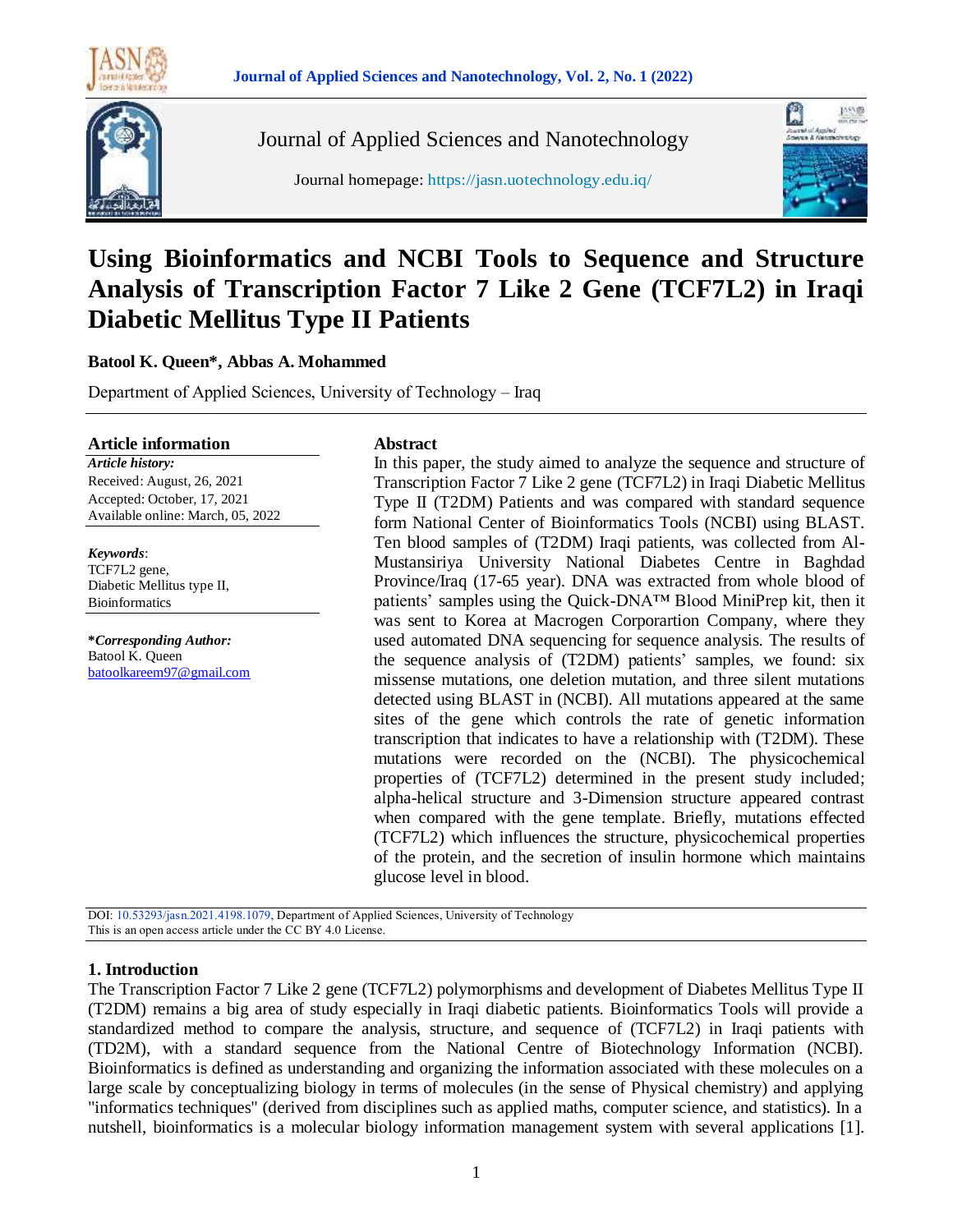#### **Journal of Applied Sciences and Nanotechnology, Vol. 2, No. 1 (2022)**

The amount of data collected in the form of databases and computer processing capability has been increasing at an exponential rate, which explains why bioinformatics has progressed quickly in the scientific area. The data of COVID19 which is new and dangers to collected, now are available in bioinformatics tools and can be collected for COVID19 monitoring through an intelligent network of medical biosensors, thereby improving healthcare quality [2]. Bioinformatics consists of statistics control, analysis, and modelling over all domain names [3]. Type II diabetes (T2DM) is a long-term condition in which the body's ability to produce or respond to the hormone insulin is impaired. Or when the body is unable to use the insulin it produces, resulting in high blood glucose levels (hyperglycemia) [4], Resistance of Insulin and relative (rather than absolute) insulin shortage characterizes diabetes II that affects  $(90 - 95%)$  of diabetics' patients [5]. Several factors are believed to have a contact responsible for this kind of diabetes like lifestyle, stress, and environmental conditions, in addition, that in most cases of type II diabetes, several genes played a little role in the overall disease. TCF7L2 is one of the wellstudied genes for diabetes susceptibility in most populations, as of 2011, more than 36 genes have been discovered that contribute to the risk of type 2 diabetes [6, 7]. TCF7L2 gene, which is found on the chromosome (10q25.2-q25.3), there are 19 exons in this gene, 5 exons are optional. TCF7L2 is considered a member of the high mobility group box (HMGB) family with 619 amino acids and have a molecular mass of 67919 Da. Have plays a vital function in the Wnt signalling pathway [8]. TCF7L2 works as a transcription factor that influences the transcription function of numerous genes, allowing it to perform a wide range of actions within the cell[9]. However, TCF7L2 does not directly regulate glucose metabolism in β-cells, but regulates glucose metabolism in pancreatic and liver tissues[10]. Also reported to activate Wnt target genes, which consequently increases the reproduction of β-cells in the pancreas, TCF7L2 variations have since become essential genetic materials in determining the dangers of type II of diabetic mellitus all around the world by increasing susceptibility to type II diabetes through decreasing the production of glucagon-like peptide-1 (GLP-1)[9]. The TCF7L2 allele is the riskiest of the frequent genetic variations, increasing the risk of diabetes by 1.5 times [11]. Our study aimed to analyze the sequence and structure of the TCF7L2 gene in Iraqi T2DM patients and how the mutations or variation effects the gene and increasing the potential risk of diabetes. However, it's important to mention that, this study is the first in Iraq.

## **2. Material and Methods**

## **2.1. Blood Sample Collection**

Ten Blood samples were collected from Iraqi diabetic mellitus type II patients from Al-Mustansiriya University National Diabetes Centre in Baghdad province/Iraq (aged between 17 - 65 years). For each patient drawn five millilitres of whole blood and this process was done under aseptic conditions. Whole blood was collected in a sterile EDTA tube for a genetic test [12]. The blood samples were subjected to freezing at -20C.

## **2.2. DNA Extraction from Blood Samples**

The extraction of DNA has been used to extract the human DNA from the whole blood of patients by using a protocol in Quick-DNA™ Blood MiniPrep (Catalog Nos. D3024 & D3025) was optimized to extract the human DNA from fresh or frozen blood.

## **2.3. Estimation of DNA Concentration and Purity**

The DNA extracted from whole blood of diabetic mellitus type II patient's concentration and purity was estimated by using The Quantus™ Fluorometer Promega/USA. The purity of DNA was determined at wavelength 260nm-280nm, which represents the ratio of the absorbance and the purity (1.6 - 1.8) means DNA high purity [13].

## **2.4. Agarose Gel Electrophoresis**

After DNA extraction, the presence and integrity of extracted DNA were confirmed by using agarose gel electrophoresis [14]. The samples were carefully loaded into the individual wells of the gel. Then electrical power was turned for 1-2 h of 7 v $\csc 2$ . After that, the DNA migrates from the cathode pole (-) to the anode pole (+) (shown in Figure 1). The red safe nucleic acid stained bands in the gel were visualized using UV light with a wavelength of 336 nm.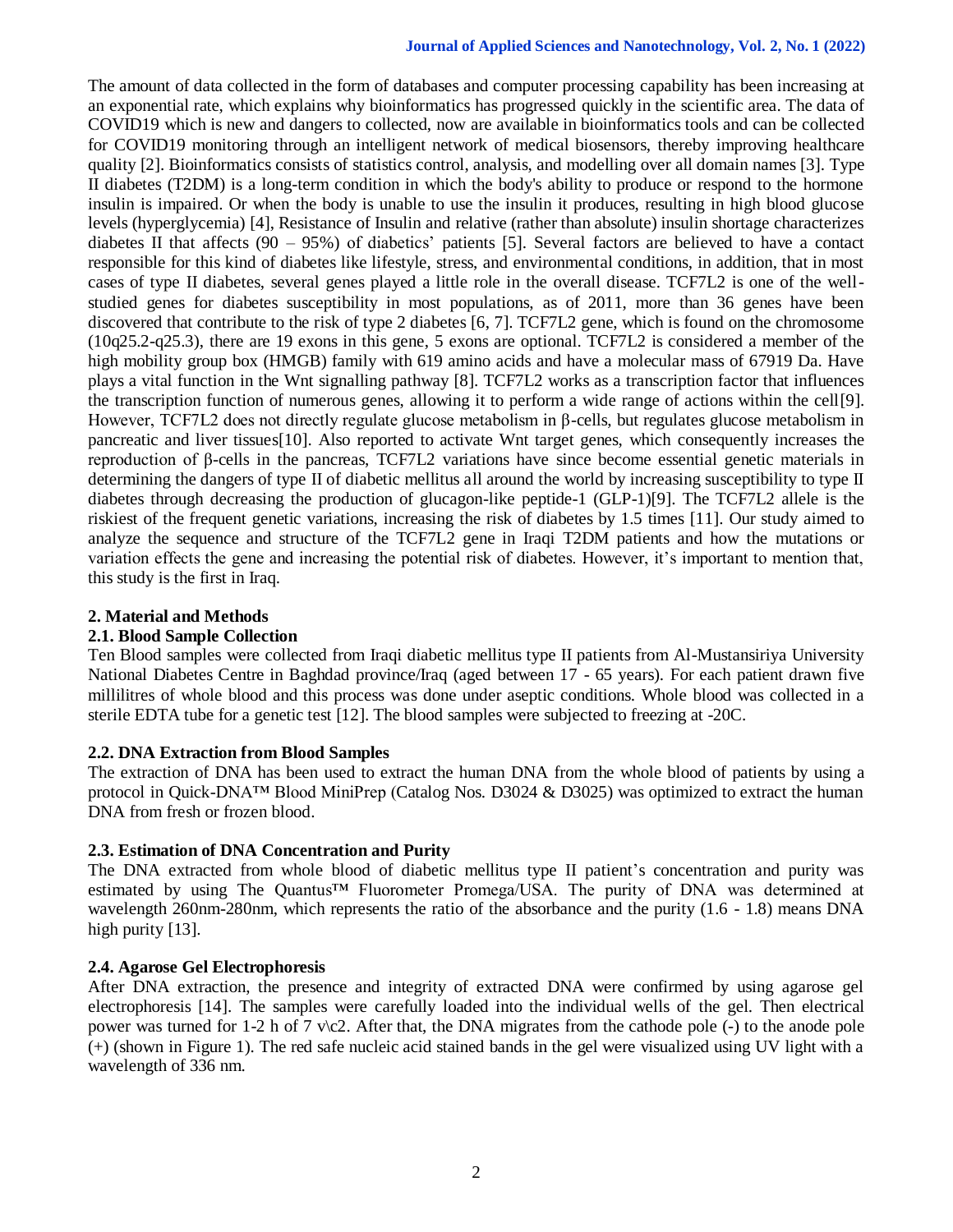

**Figure 1:** The agarose gel electrophoresis system. (Figure by MIT Open Courseware.).

# **2.5. Primer for TCF7L2 Gene**

The full (TCF7L2) gene sequences were taken from the Genomic Database of the (NCBI), the reference sequence ID: NG\_012631.1. Integrated DNA Technologies investigated dissolved primers (Table 1) in free DdH2O after they were lyophilized; to get it as a stock solution in an optimal concentration of 100 pmol/l with kept it at -20, to prepare a primer suspended of 10 pmol/l concentration as work. To reach a final volume of 100: l, 90: l of free DdH2O water with 10: l of the stock solution (IDT/ company, Canada).

**Table 1:** The TCF7L2 gene-specific primers sequence.

| Primer  | Sequence                     | $Tm$ ( ${}^{\circ}C$ |     | Product size      |
|---------|------------------------------|----------------------|-----|-------------------|
| Forward | 5'- TCATAGGGGTCTGGCTTGGA- 3' | 57.8                 |     | 888 <sub>br</sub> |
| Revers  | 5'-TGATGAACGGGGACTTGCTC-3'   | 572                  | ت ب |                   |

# **2.5. Polymerase Chain Reaction**

The reaction mix was made by mixing the primer (working solution) and template DNA with Taq PCR Master Mix, then vortexing to avoid salt concentration discrepancies. Then prepared a mixed reaction as in Table 2. In thermal cycler placed PCR tubes and run with 5 v/cm2.on (2%) agarose gel than started the programed system of cycles in Table 3.

**Table 2:** The Maxime PCR kit (i-Taq) Components with their Concentration.

| Components      | Concentration                     |  |  |
|-----------------|-----------------------------------|--|--|
| Taq PCR Pre Mix | $5\mu$ l                          |  |  |
| Forward primer  | 5 picomols/ $\mu$ l (1 $\mu$ l)   |  |  |
| Reverse primer  | 5 picomols/ $\mu$ l $(1\mu$ l $)$ |  |  |
| <b>DNA</b>      | $1.5 \mu l$                       |  |  |
| Distill water   | $16.5 \mu l$                      |  |  |
| Final volume    | $25\mu$ 1                         |  |  |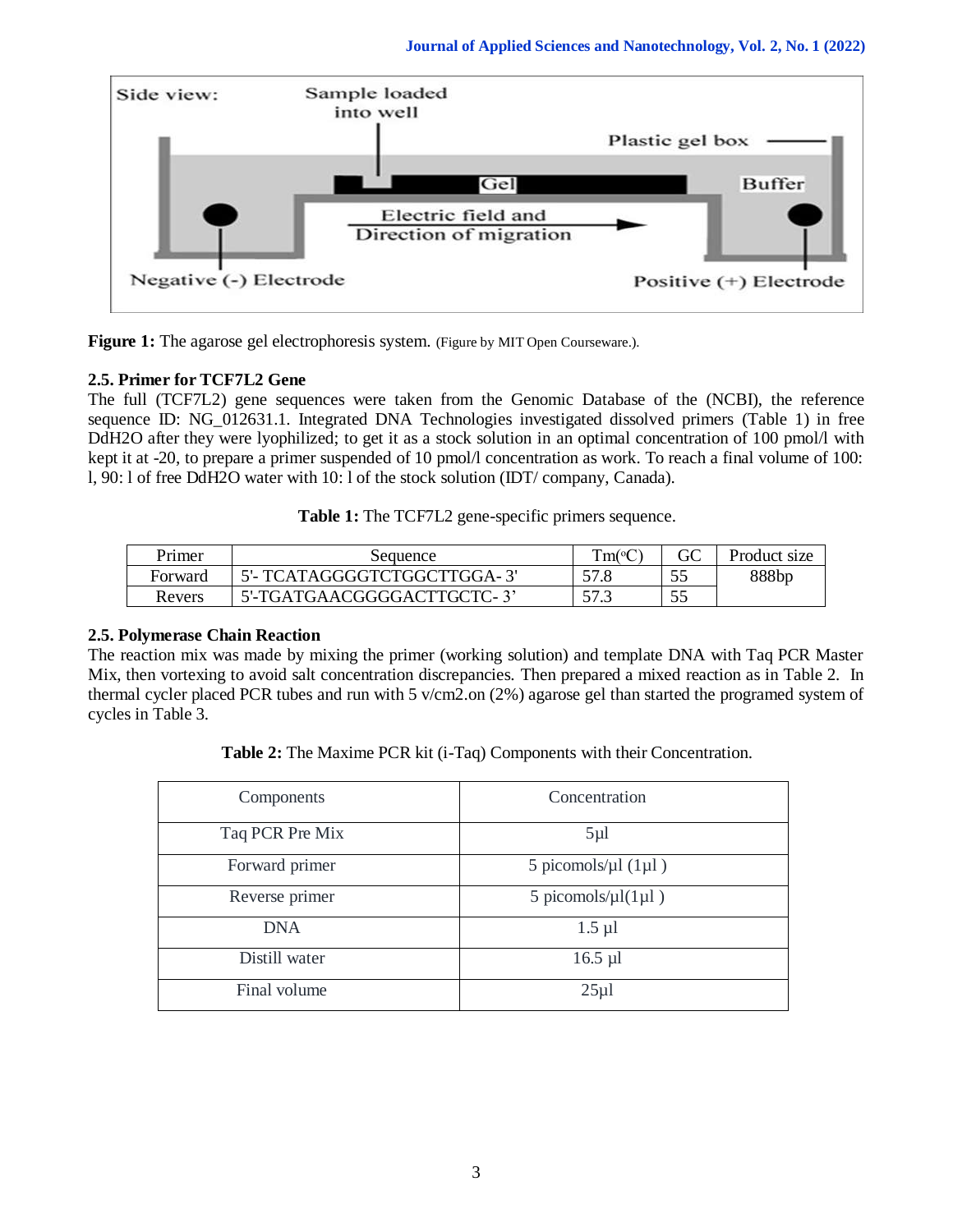| No.   | Phase                       | $Tm$ ( $^{\circ}$ C) | Time     | No. of<br>cycle |  |
|-------|-----------------------------|----------------------|----------|-----------------|--|
| $1 -$ | <b>Initial Denaturation</b> | $95^{\circ}$ C       | $3$ min. | 1 cycle         |  |
| $2 -$ | Denaturation -2             | $95^{\circ}$ C       | 45sec    |                 |  |
| $3-$  | Annealing                   | $64$ °C              | 45sec    | 3 cycle         |  |
| $4-$  | Extension-1                 | $72^{\circ}C$        | 45sec    |                 |  |
| $5-$  | Extension -2                | $72^{\circ}C$        | 7min.    | 1 cycle         |  |

**Table 3:** The thermal cycle program-specific interaction phases.

By Agarose gel electrophoresis, PCR genetic (DNA) products, and ladder marker resolved, five µl of PCR amplified products were poured into separate wells with attention in the 1.5% agarose gel (1.5% agarose/100ml 1X TBE buffer) and set to run at 75V for 60 minutes. Red safe Nucleic acid staining solution used to stain the gel with the DNA bands can be seen obviously [15].

# **2.6. Sequencing of DNA**

The outcome of PCR product for (T2DM) Iraqi patients who gave clear band after PCR analysis for TCF7L2 gene, sent to Korea/ Macrogen Company, for sequencing.

## **2.7. Compared Between TCF7L2 DNA Sequence Gene of T2DM Samples and TCF7L2 Sequence Gene Retrieved from NCBI**

For detection of the location of the mutation in TCF7L2 gene in patients samples, using BLAST online server (https://blast.ncbi.nlm.nih.gov/Blast.cgi/) [16].

## **2.8. DNA Sequence of TCF7L2 Gene Translation to Amino Acid Sequence**

For translation of nucleotide sequence of (TCF7L2) gene to amino acid sequence, we are using (BLASTX) Basic Local Alignments Search Tool BLAST (https://blast.ncbi.nlm.nih.gov/Blast.cgi?) [17].

## **2.9. Physicochemical Properties Prediction**

The PortParam online server tool (https://web.expasy.org/protparam/) used to investigate the physicochemical properties of TCF7L2 protein that effect amino acids sequence and the way that interact across a sequence in which the feature of the protein like: theoretical PI, amino acid compositions, molecular weight, instability index, and the other parameters can by calculate using this tool [18].

## **2.10. Protein Structure Prediction**.

Using the PSIpred online program that gave a result with the highly accurate secondary structure of the protein that includes alpha helix, beta-strands and coils will obtain from the sequences of amino acid in the home page of the web address (http://bioinf.cs.ucl.ac.uk/psipred/psiform.html/)[19]. PHYRE2 online tool for tertiary structure (https://string-db.org/cgi/) [20].

## **3. Results and Discussion**

The TCF7L2 DNA was extracted from the whole blood samples following the standard procedure that was used in many genetic kinds of research and studies according to this cite [21]. The quantification of DNA measured by Quantus<sup>™</sup> Fluorometer was (1-50) ng/ $\mu$ l and the purity ranged was (1.6-1.8). The result demonstrated that the purity of extracted DNA in the total samples was sufficiently high for PCR analysis as shown in Figure (2) in light fluorescents color.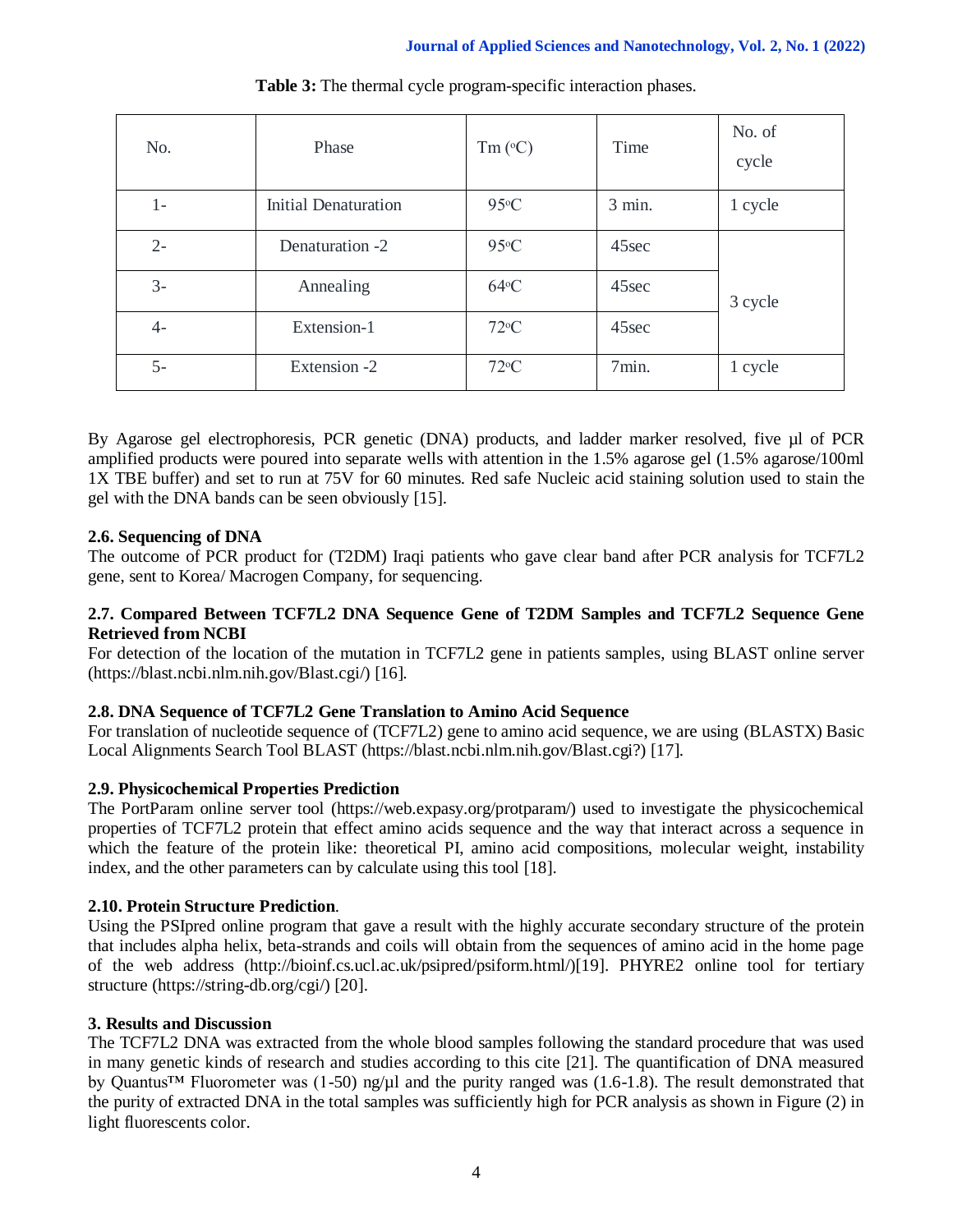

**Figure 2:** Under UV light and after staining with Red Safe nucleic acid stain, human genomic DNA extraction from whole blood were shown the bands on 1.5% agarose gel at 30 min in gel electrophoresis.

# **3.1PCR**

After the extraction of pure DNA from the all blood samples, PCR technique used to amplification the segments of extracted DNA obtained from diabetic patients. By using two primers that utilised to amplify the (TCF7L2) gene exon as specific primers, which were designed by (NCBI) software and gave identity I.d. (100%) with Homo sapiens (TCF7L2) gene by BLAST and obtained by IDT (Integrated DNA Technologies Company, Canada). As shows in Figure (3), the result of amplification segments of patient's DNA by primers that gave pure PCR bands with size (888 bp) after electrophoresed at 5 v/cm2.on (2%) agarose gel.



**Figure 3:** PCR product the band (888 bp) for (TCF7L2) gene. The product was electrophoresis in 1x TBE buffer for 1:30 hours on 2% agarose at 5 v/cm<sup>2</sup>.

# **3.2. Sequence Analysis of Samples**

Samples sequencing results that obtained from Korea/Macrogen Corporartion Company using an automated DNA sequencing after compared with the sequence of (TCF7L2) gene. Showed six missense mutations, one deletion mutation and three silent mutations in Table 4with details. These are available in the (NCBI) Reference Sequence by using (Bioeditpro.version:7.0.0).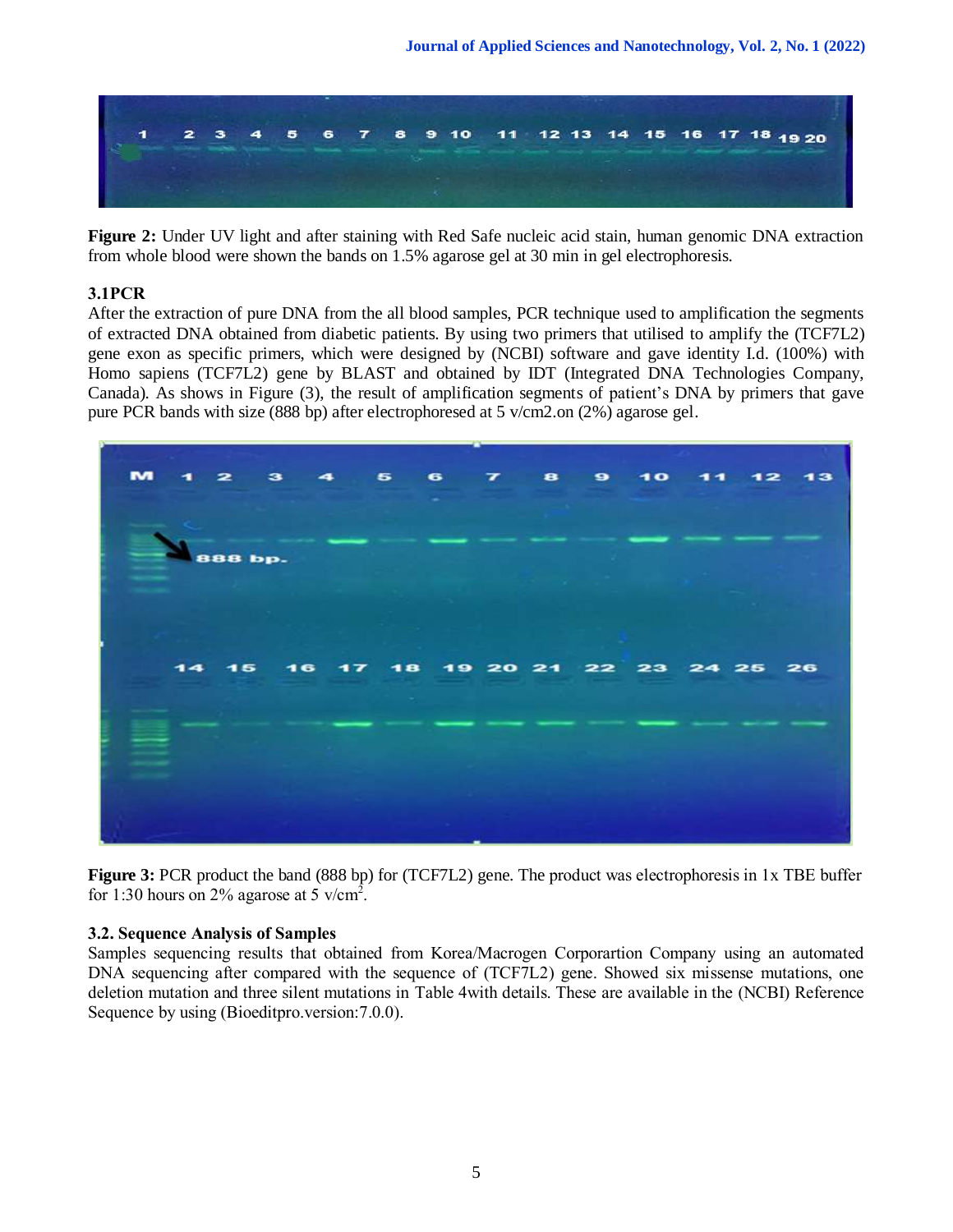| that occurs after translation. |                                          |                                                       |                         |                                          |                                                         |                          |          |
|--------------------------------|------------------------------------------|-------------------------------------------------------|-------------------------|------------------------------------------|---------------------------------------------------------|--------------------------|----------|
| NO.                            | Wild<br>genetic<br>code of<br><b>DNA</b> | Mutatio<br>$n$ in<br>genetic<br>code of<br><b>DNA</b> | Type of<br>substitution | Wild<br>genetic<br>code of<br><b>RNA</b> | <b>Mutations</b><br>in genetic<br>code of<br><b>RNA</b> | Effect of<br>translation | Location |
| 1                              | <b>GTC</b>                               | <b>ATC</b>                                            | Transition              | <b>GUC</b><br>Valine                     | <b>AUC</b><br>Lucine                                    | Missenses<br>mutation    | 104323   |
| $\overline{2}$                 | <b>GGC</b>                               | <b>AGC</b>                                            | Transition              | GGC<br>Glycine                           | <b>AGC</b><br>Serine                                    | $=$                      | 104533   |
| 3                              | <b>TGT</b>                               | <b>AGT</b>                                            | Transversion            | <b>UGU</b><br>Cysteine                   | <b>AGU</b><br>Serine                                    | $=$                      | 104074   |
| 4                              | <b>GAT</b>                               | GGT                                                   | Transition              | <b>GAU</b><br>Aspartic<br>acid           | GGU<br>Glycine                                          | $=$                      | 104621   |

 $CAT$  Transversion  $CAA$ 

 $G<sub>0</sub>A$  Transition GAA

-GT Deletion UGU

5

6

7

CAA

GAA

TGT

**Table 4:** The simple results of sequencing and type of mutation in DNA level and RNA levels with the effect that occurs after translation.

The primary structure of the nucleotide sequence of TCF7L2 gene for diabetic patients was translated to amino acid sequence by using the BLASTX tool from NCBI. The structure analysis provided the physiochemical properties of TCF7L2 for all samples by using the PortParam server as shown in Table 5.

Glutamine

Glycine

Cysteine

**CAU** 

G<sub>G</sub>A Glycine

 $\begin{array}{c|c}\n\hline\n\text{U} & \text{Hilb} \\
\hline\n\text{Histidine} & = & 103889\n\end{array}$ 

Silent

-GU Frameshift

mutation 10387

 $\frac{104074}{104074}$ 

**Table 5:** The physiochemical properties of TCF7L2 protein in diabetic patients and the standard from NCBI.

|                 | NO. of         | M.Wt(Molecular | PI   | Instability $Index(II)$ |  |
|-----------------|----------------|----------------|------|-------------------------|--|
| Group           | sample         | weight)        |      |                         |  |
|                 |                | 5889.72        | 5.16 | 48.72                   |  |
| Diabetic        | $\mathfrak{D}$ | 6123.13        | 5.42 | 59.78                   |  |
| Patient         | 3              | 5194.02        | 5.44 | 74.92                   |  |
|                 | 4              | 5278.18        | 5.16 | 81.90                   |  |
| <b>NCBI</b> Ref |                | 7482.73        | 5.39 | 40.46                   |  |

After using PortParam serves, the results show that the substitution of amino acid has many effects on the TCF7L2 protein and the function as a transcription factor for β-cell in the pancreas. It observed that the physicochemical properties of the protein in Table 5, which the stability of protein determined by Instability Index (II) and should be less than 40. So, the substitution in the gene effects on (II) which probably consider the protein with above of 40 (II) as unstable protein, than the primary structure-dependent statistical (II) that was created for predicting protein stability in vivo [22]. The protein's Isoelectric Point (PI) is the pH at which it carries no net charge, so it will precipitate in an acidic buffer if the PI is less than 7, and soluble in a basic buffer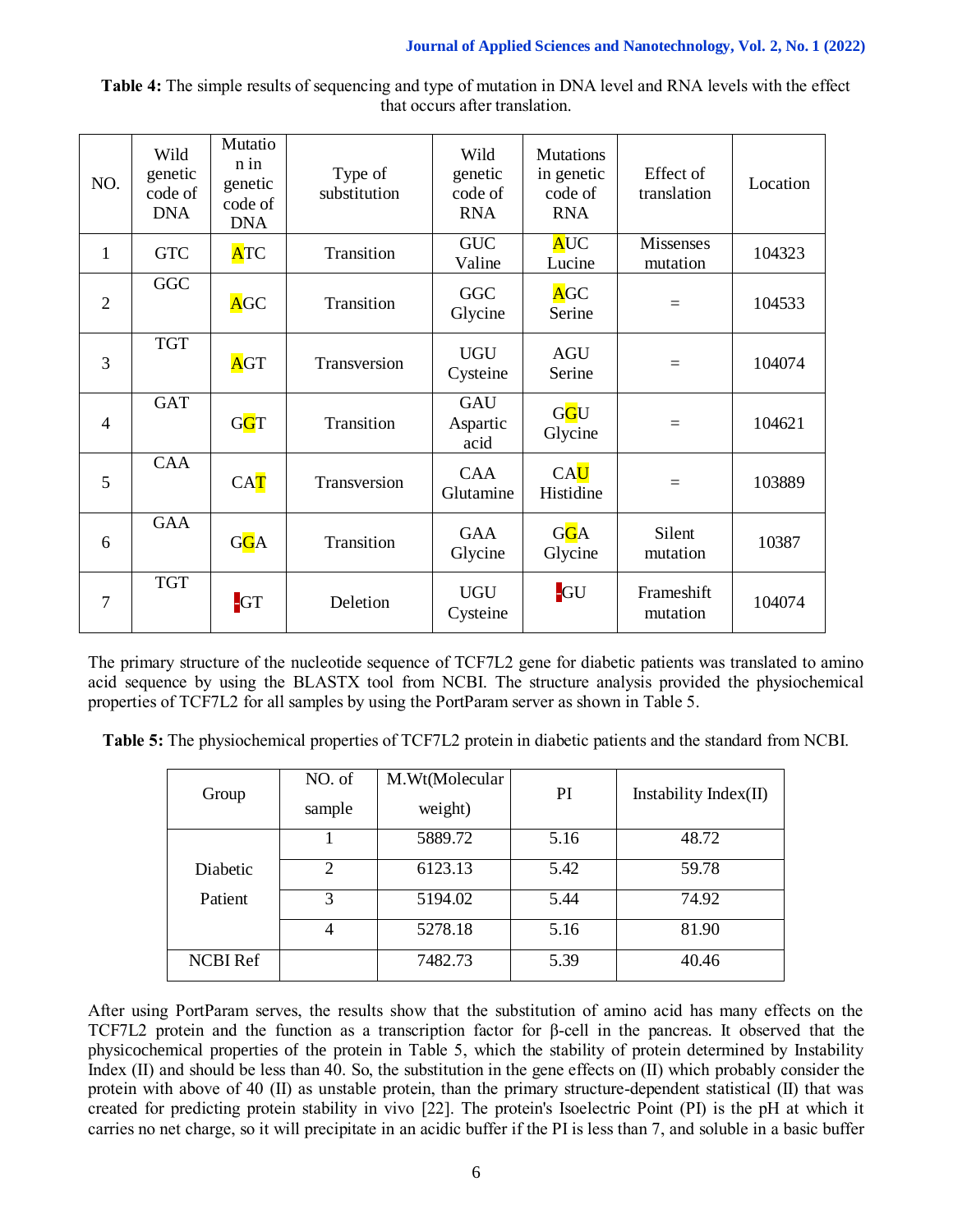if the PI is more than 7. The (PI) of TCF7L2 in T2DM patients were (5.16) while the (PI) of TCF7L2 that was retrieved from (NCBI) was 5.39 so they are likely to precipitate in acidic buffers [23]. These results are approved with other studies that conformed to the mutation effects on primary structure and physicochemical characteristics especially protein stability [24].

#### **3. 3. Protein Structure Analysis**

The TCF7L2 protein secondary structure was determined by using PSIpred online software program that gave alpha helix predicated and beta-turn and random coil for samples groups of T2DM patients and healthy control, Figures 4 & 5 show the secondary structure of T2DM patient and (NCB) Rf seq. alpha helix predicted values in patient (27.6%), while in TCF7L2 (34.8%) and the coil predicated values (patient = 58.8%, TCF7L2=55.6%), and the  $\beta$ -turn predicates values shown (patient=13.6%, TCF7L2=9.6%).



**Figure 4:** The secondary structure of TCF7L2 in T2DM Iraqi patients.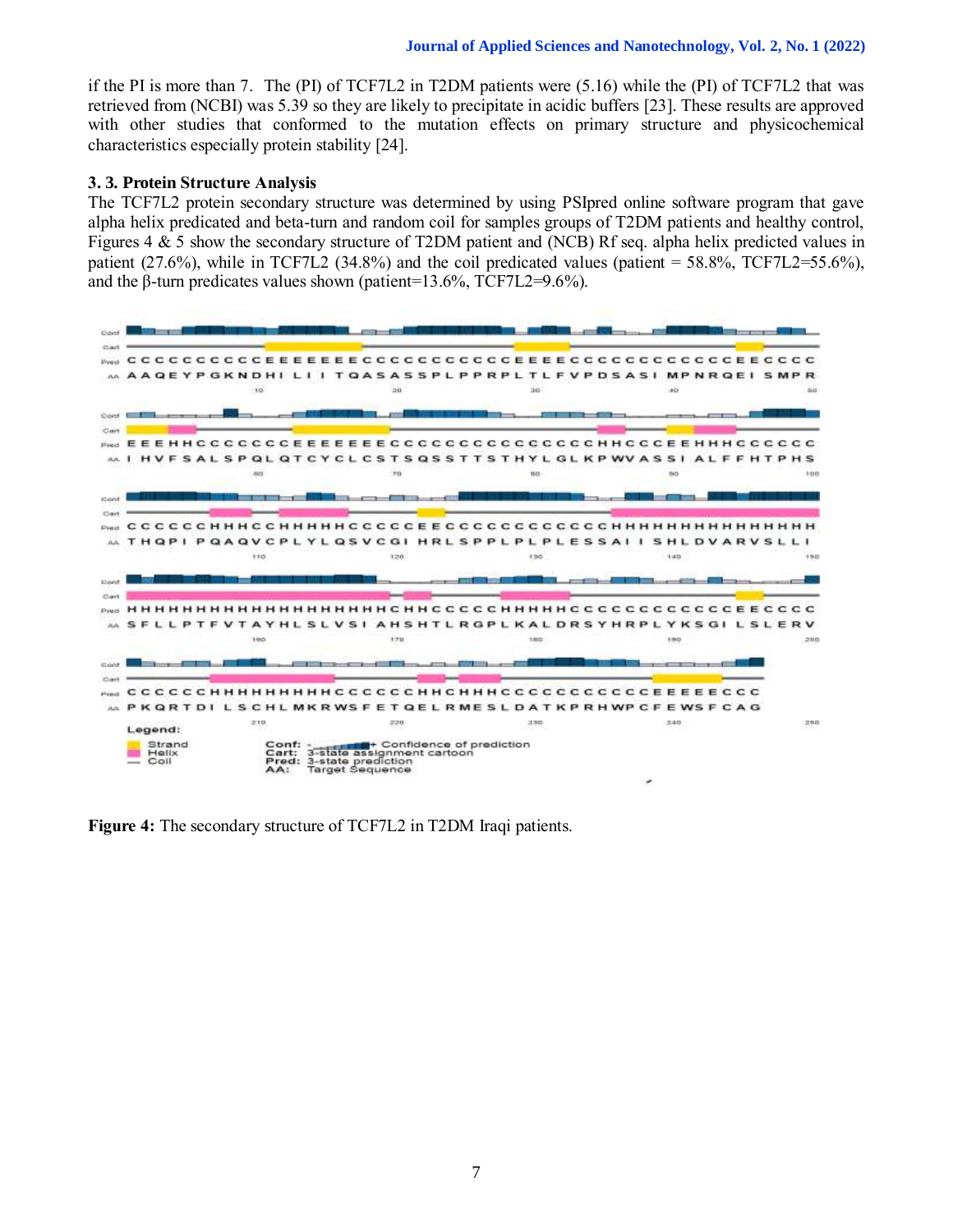

**Figure 5:** The secondary structure of TCF7L2 that retrieved from (NCBI).

The results of TCF7L2 protein tertiary structure for patients with T2DM that compared with the 3D structure of the TCF7L2 protein from NCBI by using the Phyre2, those the tertiary structure of TCF7L2 gene in patients with diabetes appeared out of the templates the provided by Phyre2 tool (Figure 6). The highest % I.d (94%) was used to predict the 3D structure.



**Figure 6:** The 3-dimension structure of TCF7L2 protein in A) T2DM Iraqi Patient B) TCF7L2 protein from NCBI**.**

When compared to TCF7L2 retrieved from NCBI, the mutations on the TCF7L2 gene for T2DM patients caused different effects on the structure of the protein, as shown in the structural analysis result. This result proved the agreement with the studies [25] that demonstrated the mutations cause large changes in the sequences that effected on the structure of the protein.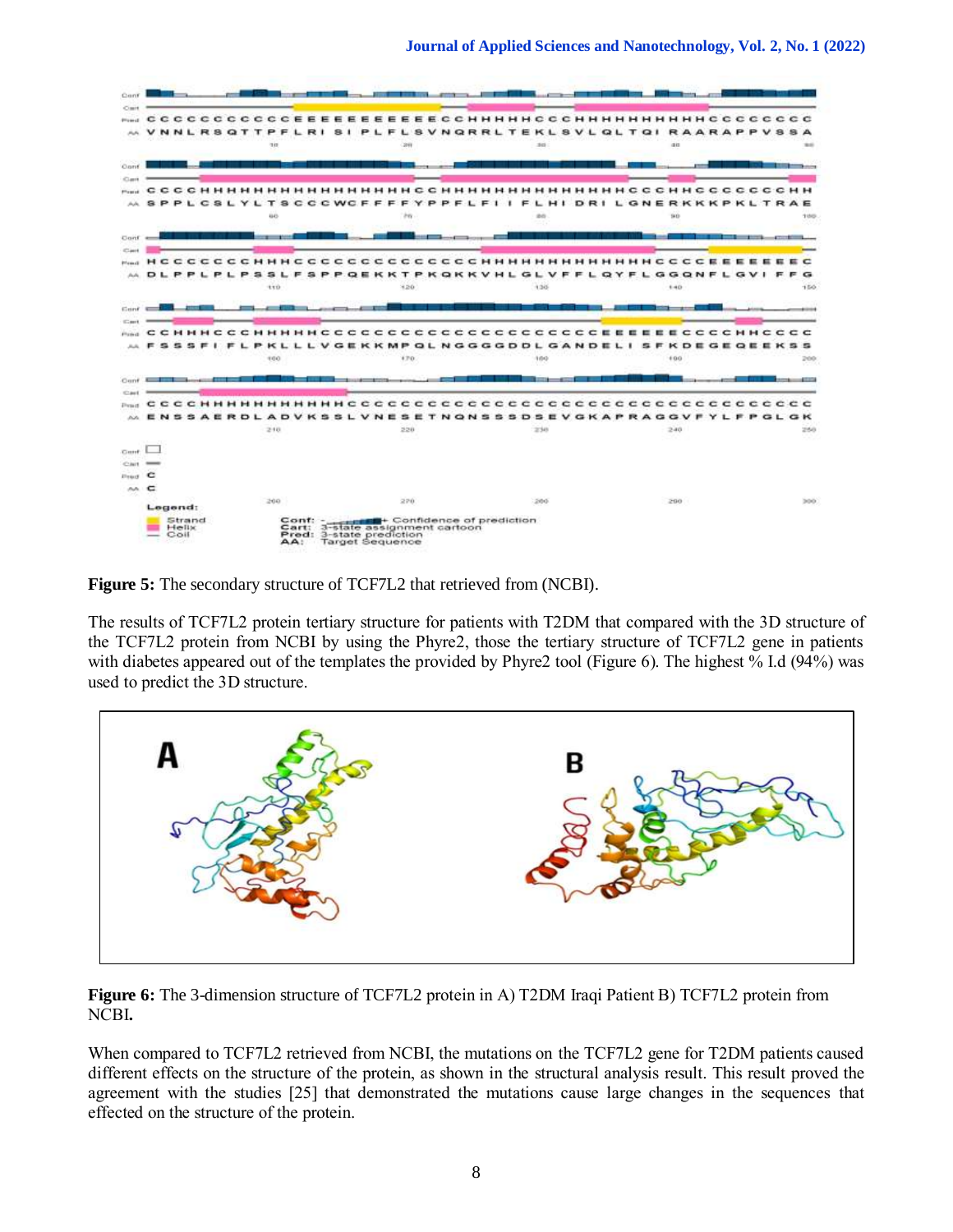#### **4. Conclusions**

In the present study, the mutations in the TCF7L2 gene in T2DM Iraqi patients affect the physicochemical properties of TCF7L2 protein such as molecular weight, PI, and the stability of protein when compared with TCF7L2 retrieved from NCBI. Also, the mutations effected the structure of TCF7L2 by changing the number and position of alpha-helix, beta-turn, and coil, which lead to the loss of the function of TCF7L2 protein as a transcription factor.

#### **Acknowledgment**

The authors express their sincere appreciation to Wahj Al-DNA Laboratory, University of Technology, Baghdad, Iraq for its help in some matters of the current study.

#### **Conflict of Interest**

There are no conflicts of interest regarding the publication of this manuscript.

#### **References**

- [1] N. M. Luscombe, D. Greenbaum, and M. Gerstein, "Mim01-Luscombe-What-Is-Bioinf," p. 346–358, 2001.
- [2] B. A. Taha, "Perspectives of Photonics Technology to Diagnosis COVID–19 Viruses: A Short Review," *Journal of Applied Sceince and Nanotechnology*, vol. 1, no. 1, p. 1–6, 2021.
- [3] R. Bao, L.Huang, J.Andrade, W.Tan *et al.*, "Review of current methods, Applications, And data management for the bioinformatics analysis of whole exome sequencing," *Cancer Informatics*, vol. 13, no. 3 ,p. 67–82, 2014.
- [4] N. S. Younus, M. F. Altaee, and Z. A. Sharba, "Correlation of MicroRNAs-122a Gene Expression with Diabetic for Iraqi Patients," *Journal of Applied Sceince and Nanotechnology*, vol. 1, no. 3, p. 64–72, 2021.
- [5] J. Karalliedde and L. Gnudi, "Diabetes mellitus, a complex and heterogeneous disease, and the role of insulin resistance as a determinant of diabetic kidney disease," *Nephrology Dialysis Transplantation*, vol. 31, no. 2, p. 206–213, 2016.
- [6] K. J. Gaulton, T. Ferreira, Y. Lee, A. Raimondo, *et al.*, "Genetic fine mapping and genomic annotation defines causal mechanisms at type 2 diabetes susceptibility loci," *Nature Genetics*, vol. 47, no. 12, p. 1415–1425, 2015.
- [7] H. Kolb and S. Martin, "Environmental/lifestyle factors in the pathogenesis and prevention of type 2 diabetes," *BMC Medicine*, vol. 15, no. 1, p. 1–11, 2017.
- [8] L. Prokunina-Olsson, C. Welch, O. Hansson, N. Adhikari, *et al.*, "Tissue-specific alternative splicing of TCF7L2," *Human Molecular Genetics*, vol. 18, no. 20, p. 3795–3804, 2009.
- [9] T. Jin and L. Liu, "The Wnt signaling pathway effector TCF7L2 and type 2 diabetes mellitus," *Molecular Endocrinology*, vol. 22, no. 11, p. 2383–2392, 2008.
- [10] N. Facchinello, E. Tarifeño-Saldivia, E. Grisan, M. Schiavone, *et al.*, "Tcf7l2 plays pleiotropic roles in the control of glucose homeostasis, pancreas morphology, vascularization and regeneration," *Scientific Reports*, vol. 7, no. 1, p. 1–16, 2017.
- [11] C. Herder and M. Roden, "Genetics of type 2 diabetes: Pathophysiologic and clinical relevance," *European Journal of Clinical Investigation*, vol. 41, no. 6, p. 679–692, 2011.
- [12] Z. A. Ghareeb, H. M. A. Alkhafaji, M. K. A. Al-saedi, and I. H. Company, "The Effect of LRP-1 Gene and Mir-205 on Cardiovascular Disease in Iraqi Patients with Familial Hypercholesterolemia," *Journal of Applied Sceince and Nanotechnology*, vol. 1, no. 3, p. 24–31, 2021.
- [13] P. Desjardins and D. Conklin, "NanoDrop microvolume quantitation of nucleic acids," *Journal of Visualized Experiments*, vol. e2565, no. 45, p. 1–5, 2010.
- [14] M. F. A. Jan, B. Q. H. Al-saadi, H. M. A. Al-khafaji, M. K. Aneed, and I. H. Company, "Primer and Probe Designing to Detect SNP rs 4073 in Interleukin-8 Gene in Iraqi Patients with Bronchial Asthma," *Journal of Applied Sceince and Nanotechnology*, vol. 1, no. 3, p. 51–57, 2021.
- [15] A. M. Haines, S. S. Tobe, H. J. Kobus, and A. Linacre, "Properties of nucleic acid staining dyes used in gel electrophoresis," Electrophoresis, vol. 36, no. 6, p. 941–944, 2015.
- [16] A. Easton, "Brain on Fire My Month of Madness," *The Yale Journal of Biology and Medicine*, vol. 4, p. 149, 2013.
- [17] M. Dhary Kamel, A. Abdullah Mohammed, and A. Abdulhafidh Ibrahim, "Sequence and Structure Analysis